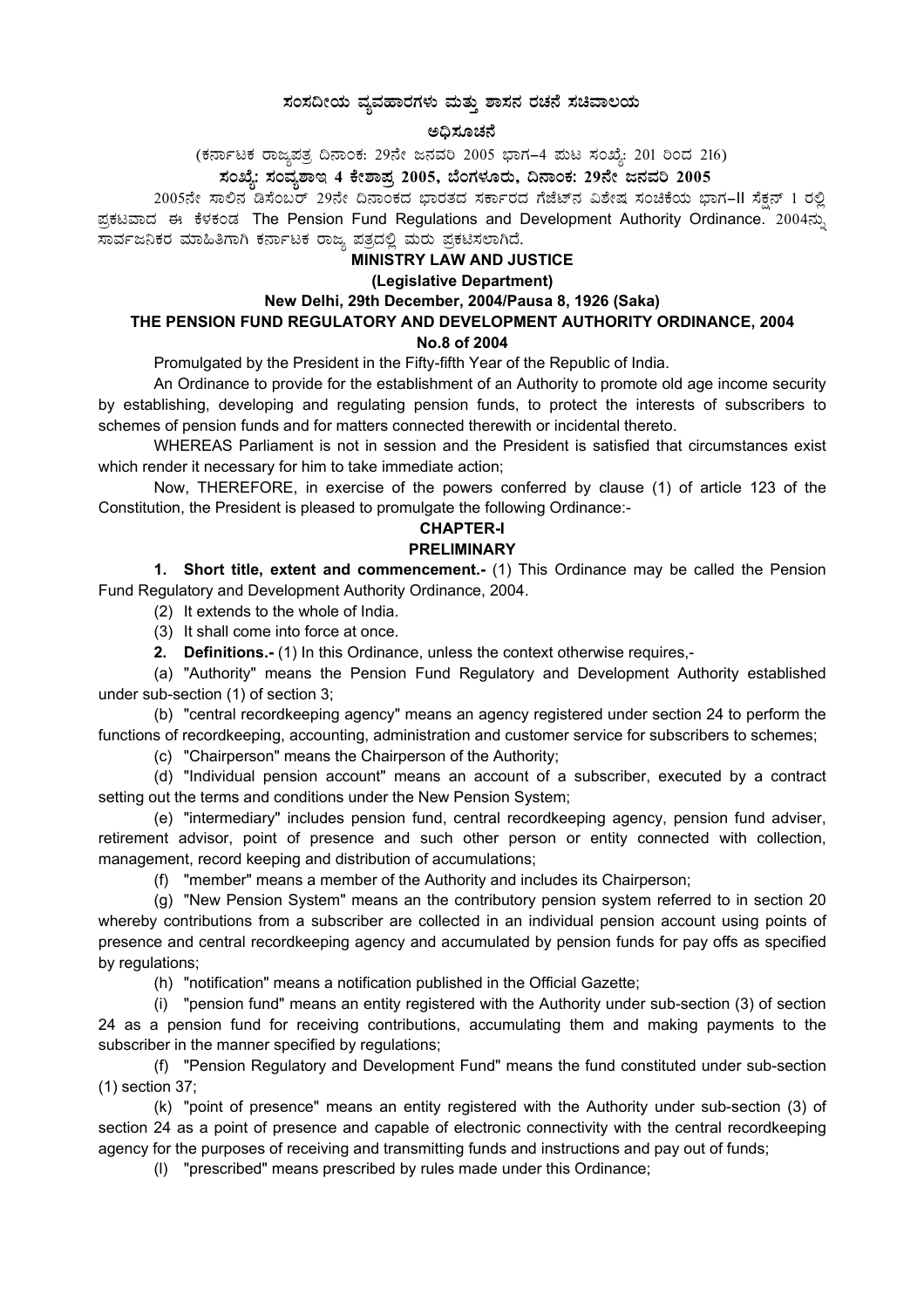(m) "regulated assets" means the assets and properties, both tangible and intangible, owned, leased or developed by and other rights belonging to, the central recordkeeping agency;

(n) "regulations" means regulations made by the Authority under this Ordinance;

(o) "scheme" means a scheme of pension fund approved by the Authority under this Ordinance;

(p) "Securities Appellate Tribunal" means a Securities Appellate Tribunal established under sub-

section (1) of section 15K of the Securities and Exchange Board of India Act, 1992 (15 of 1992);

(q) "subscriber" includes a person who subscribes to a scheme of a pension fund;

(r) "Subscriber Education and Protection Fund" means the fund constituted under sub-section (1) of section 38;

(2) Words and expressions used and not defined in this Ordinance, but defined in-

- (i) the Securities and Exchange Board of India Act, 1992 (15 of 1992);
- (ii) the Securities Contracts (Regulation) Act, 1956 (42 of 1956);

(iii) the Companies Act, 1956 (1 of 1956); and

(iv) the Insurance Act, 1938 (2 of 1938),

shall have the meanings respectively assigned to them under those Acts.

# **CHAPTER-II**

# **PENSION FUND REGULATORY AND DEVELOPMENT AUTHORITY**

**3. Establishment and incorporation of Authority.-** (1) With effect from such date as the Central Government may, by notification, appoint, there shall be established, for the purposes of this Ordinance, an Authority to be called the Pension Fund Regulatory and Development Authority.

(2) The Authority shall be a body corporate by the name aforesaid, having prepetual succession and a common seal with power, subject to the provisions of this Ordinance, to acquire, hold and dispose of property, both movable and immovable, and to contract and shall, by the said name, sue or be sued.

(3) The head office of the Authority shall be in the National Capital Region referred to in clause (f) of section 2 of the National Capital Region Planning Board Act, 1985 (2 of 1985).

(4) The Authority may establish offices at other places in India.

**4. Composition of Authority.-** The Authority shall consist of a Chairperson and not more than five members, of whom at least three shall be whole-time members, to be appointed by the Central Government from amongst persons of ability, integrity and standing and having experience and knowledge in economics, finance, law or administrative matters with at least one perosn from each discipline.

**5. Term of office and conditions of service of Chairperson and members of Authority.-** (1) The Chairperson and every whole-time member shall hold office for a term of five years from the date on which he enters upon his office and shall be eligible for reappointment:

Provided that no person shall hold office as the Chairperson after he has attained the age of sixtyfive years:

Provided further that no person shall hold office as a whole-time member after he has attained the age of sixty-two years.

(2) A part-time member shall hold office as such for a term not exceeding five years from the date on which he enters upon his office.

(3) Notwithstanding anything contained in sub-section (1) or sub-section (2), a member may-

(a) relinquish his office, by giving in writing to the Central Government, a notice of not less than thirty days; or

(b) be removed from his office in accordance with the provisions of section 6.

**6. Removal of members from office.-** (1) The Central Government may remove from office the Chairperson or any other member who-

- (a) is, or any time has been adjudged as insolvent; or
- (b) has become physically or mentally incapable of acting as a member; or

(c) has been convicted of an offence which, in the opinion of the Central Government, involves moral turpitude; or

(d) has acquired such financial or other interest as is likely to affect prejudicially his functions as a member; or

(e) has, in the opinion of the Central Government, so abused his position as to render his continuance in office detrimental to the public interest.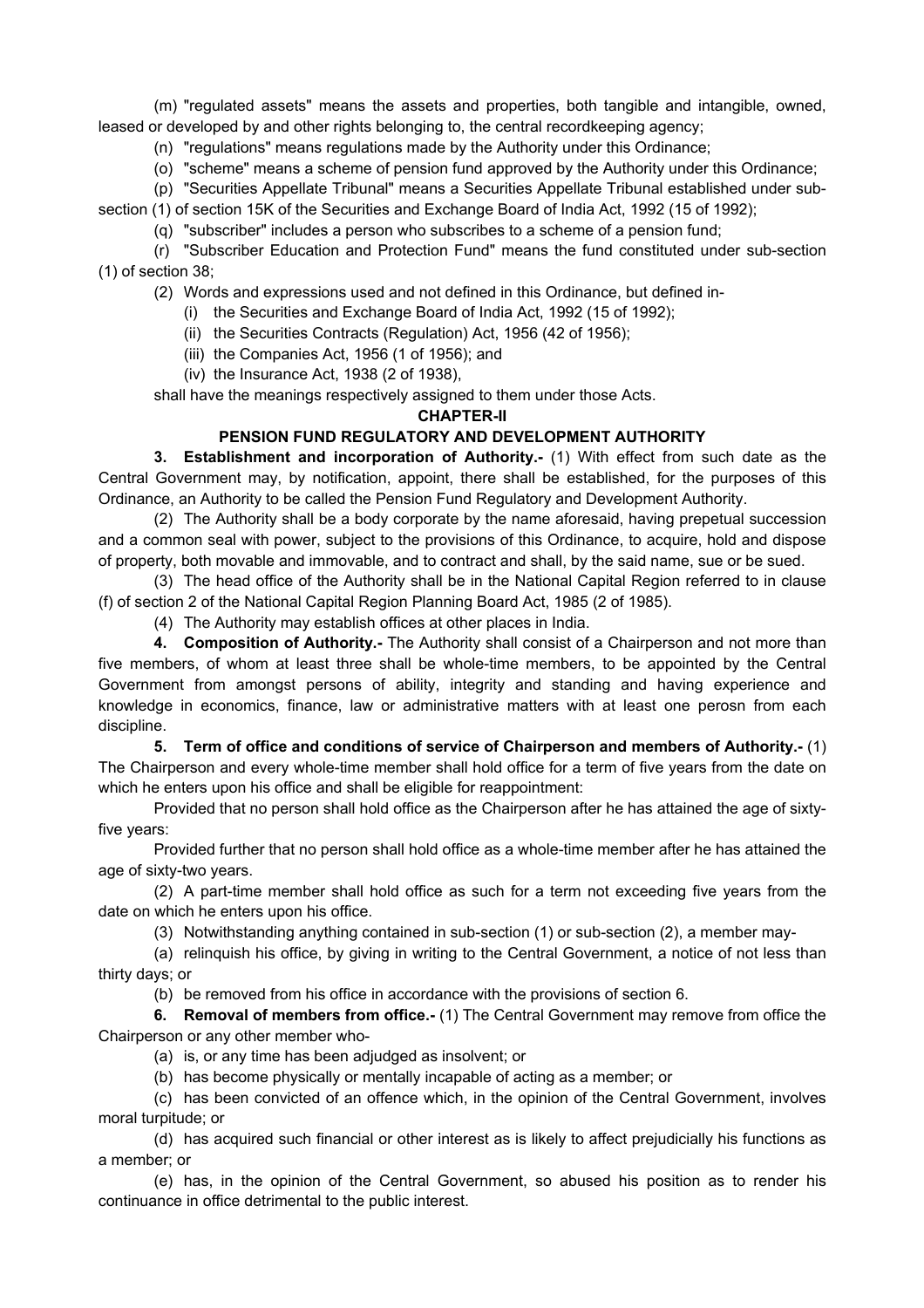(2) No such Chairperson or other member shall be removed under clause (d) or clause (e) of sub-section (1) unless he has been given a reasonable opportunity of being heard in the matter.

**7. Salary and allowances of Chairperson and members.-** (1) The salary and allowances payable to, and other terms and conditions of service of, the members other than part-time members shall be such as may be prescribed.

(2) The part-time members shall receive such allowances as may be prescribed.

(3) The salary, allowance and other conditions of service of a member shall not be varied to his disadvantage after his appointment.

**8. Bar on future employment of members.-** The Chairperson and the whole-time members shall not, for a period of two years from the date on which they cease to hold office as such, except with the pervious approval of the Central Government, accept-

(a) any employment either under the Central Government or under any State Government; or

(b) any appointment in any regulated entity in the pension sector.

**9. Administrative powers of Chairperson.-** The Chairperson shall have the powes of general superintendence and direction in respect of all administrative matters of the Authority.

**10. Meetings of the Authority.-** (1) the authority shall meet at such times and places and shall observe such rules of procedure in regard to the transaction of business at its meetings (including quorum at such meetings) as may be provided by regulations.

(2) The Chairperson or, if for any reason, he is unable to attend a meeting of the Authority, any other member chosen by the members present from amongst themselves at the meeting, shall preside at the meeting.

(3) All questions which come up before any meeting of the Authority shall be decided by a majority of votes by the members present and voting, and in the event of an equality of votes, the Chairperson or in his absence, the person presiding shall have a second or casting vote.

(4) If any member, who is a director of a company and who as such director, has any direct or indirect pecuniary interest in any matter coming up for consideration at a meeting of the Authority, he shall, as soon as possible after relevant circumstances have come to his knowledge, disclose the nature of his interest at such meeting and such disclosure shall be recorded in the proceedings of the Authority, and the member shall not take part in any deliberation or decision of the Authority with respect to that matter.

(5) The Authority may make regulations for the transaction of business at its meetings.

**11. Vacancies etc. not to invalidate proceedings of the Authority.-** No act or proceeding of the Authority shall be invalid merely by reason of-

(a) any vacancy in, or any defect in the constitution of, the Authority; or

(b) any defect in the appointment of a person acting as a member of the Authority; or

(c) any irregularity in the procedure of the Authority not affecting the merits of the case.

**12. Officers and employees of the Authority.-** (1) The Authority may appoint such officers and other employees as it considers necessary for the efficient discharge of its functions under this Ordinance.

(2) The terms and other conditions of service of officers and other employees of the Authority appointed under sub-section (1) shall be such as may be determined by regulations.

#### **CHAPTER-III**

# **EXTENT AND APPLICATION**

**13. Extent and Application.-** (1) This Ordinance shall apply to-

(a) the New Pension System;

(b) any other pension scheme not regulated by any other enactment.

(2) Every pension scheme referred to in clause (b) shall conform to the regulations made by the Authority within such time as may be specified in the regulations.

(3) Notwithstanding anything contained in sub-section (1), the provisions of this Ordinance shall not apply to-

(a) the schemes or funds under-

- (i) the Emplyees' Provident Funds and Miscellaneous Provisions Act, 1952 (19 of 1952);
- (ii) the Coal Mines Provident Fund and Miscellaneous Provisions Act, 1948 (46 of 1948);
- (iii) the Assam Tea Plantations Provident Fund and Pension Fund Scheme Act, 1955 (Assam Act X of 1955);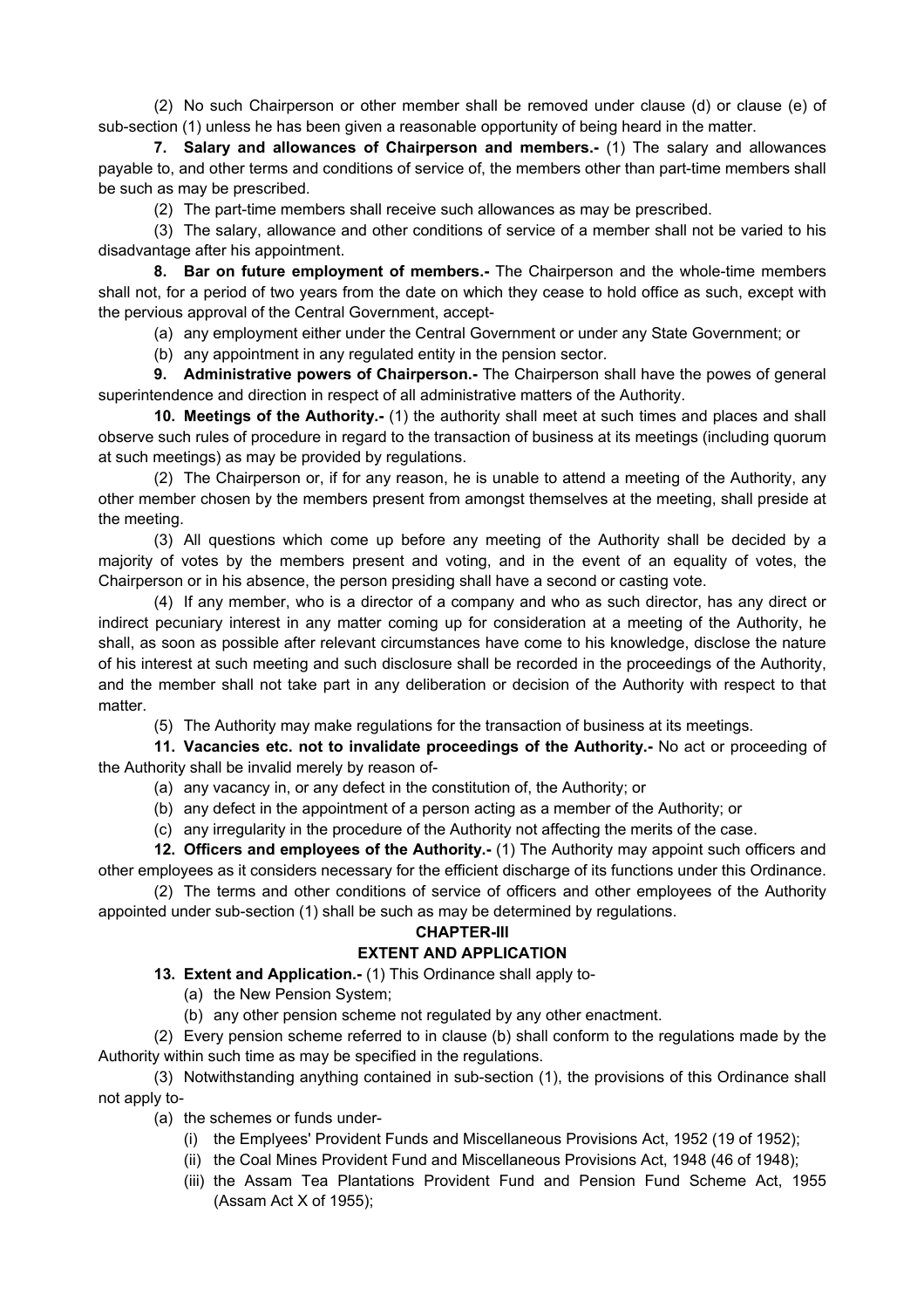- (iv) the Jammu and Kashmir Employees' Provident Fund Act, 1961 (Jammu and Kashmir Act XV of 1961);
- (v) the Seamen's Provident Fund Act, 1966 (4 of 1966);
- (b) contracts referred to in sub-section (11) of section 2 of the Insurance Act, 1938 (4 of 1938);

(c) any other pension scheme, which the Central Government may, by notification, exempt from the application of this Ordinance;

(d) persons appointed before the 1st day of January, 2004 to public services in connection with the affairs of the Union, or to All-India Services constituted under section 2A of the All-India Services Act, 1951 (61 of 1951);

(e) persons appointed to public services in connection with the affairs of any State, or such Union territories as may be specified by notification by the Central Government.

(4) Notwithstanding anything contained in sub-section (3), any State Government may, by notification, extend the New Pension System to its employees.

(5) Any person governed under any of the schemes or funds referred to in sub-section (3) may, at his option, join the New Pension System.

# **CHAPTER-IV**

# **DUTIES, POWERS AND FUNCTIONS OF AUTHORITY**

**14. Duties, powers and functions of Authority.-** (1) Subject to the provisions of this Ordinance and any other law for the time being in force, the Authority shall have the duty, to regulate, promote and ensure orderly growth of the New Pension System and pension schemes to which this Ordinance applies and, to protect the interests of subscribers of such System and schemes.

(2) Without prejudice to the generality of the provisions contained in sub-section (1), the powers and functions of the Authority shall include-

(a) regulating the New Pension System and the pension schemes to which this Ordinance applies;

(b) approving schemes, the terms and conditions thereof and laying down norms for the management of the corpus of the pension funds, including investment guidelines under such schemes;

(c) registering and regulating intermediaries;

(d) issuing to an intermediary, on application, a certificate of registration and renewing, modifying, withdrawing, suspending or cancelling such registration;

(e) protecting the interests of subscribers to the pension funds;

(f) establishing mechanism for redressing grievances of subscribers to be determined by regulations;

(g) promoting professional organisations connected with the pension system;

(h) adjudication of disputes between intermediaries and between intermediaries and subscribers;

(i) collecting data and requiring the intermediaries to collect such data and undertaking and commissioning studies, research and projects;

(j) undertaking steps for educating subscribers and the general public on issues relating to pension, retirement savings and related issues and training of intermediaries;

(k) standardising dissemination of information about performance of pension funds and performance bench marks;

(l) regulating the regulated assets;

(m) levying fees or other charges for carrying out the purposes of this Ordinance;

(n) specifying by regulations the form and manner in which books of account shall be maintained and statement of accounts shall be rendered by intermediaries;

(o) calling for information from, undertaking inspection of, conducting inquiries and investigations including audit of, intermediaries and other entities or organisations connected with pension funds;

(p) exercising such other powers and functions as may be prescribed.

(3) Notwithstanding anything contained in any other law for the time being in force, while exercising the powers under clause (o) of sub-section (2), the Authority shall have the same powers as are vested in a civil court under the Code of Civil Procedure, 1908 while trying a suit, in respect of the following matters, namely:-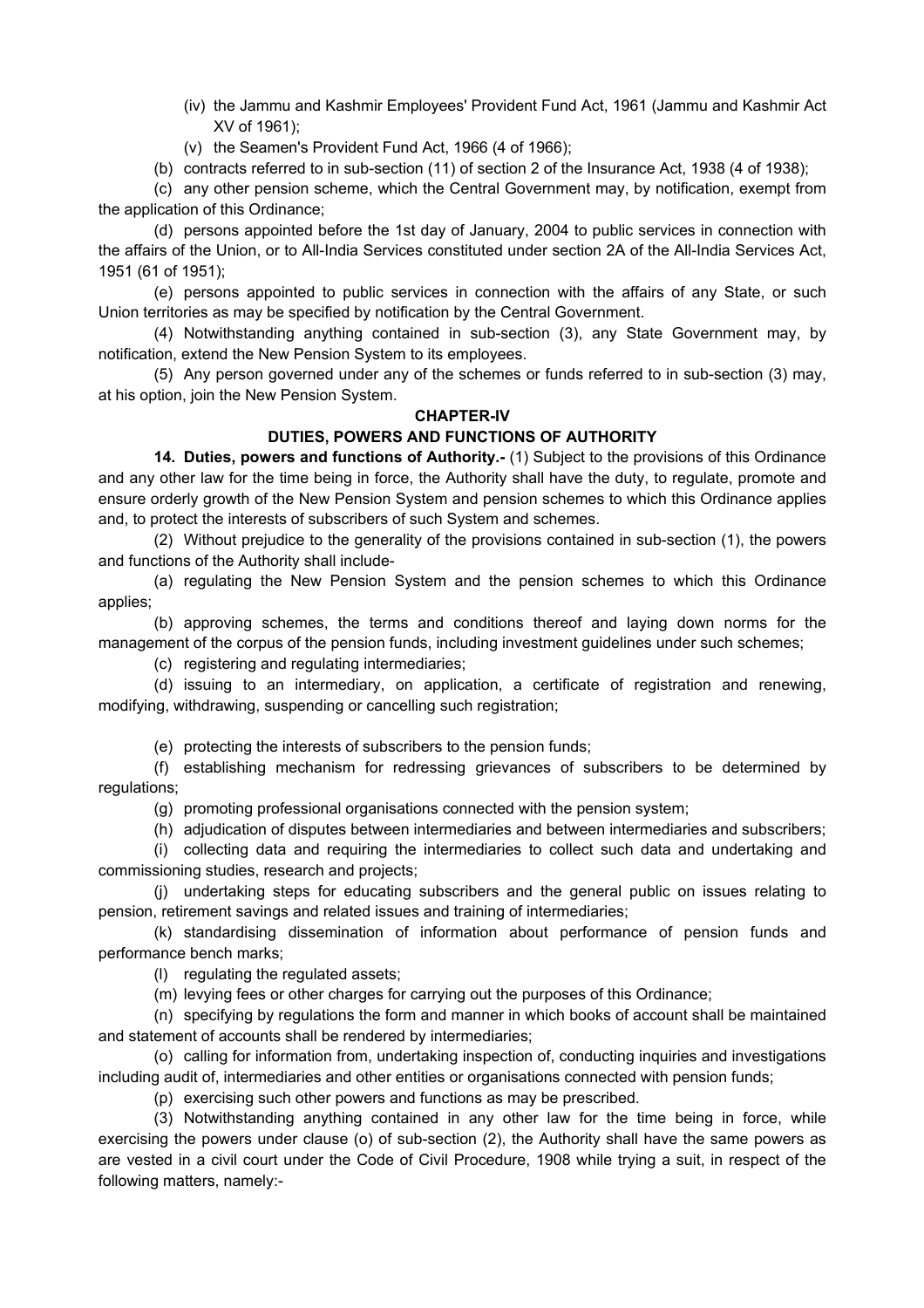(i) the discovery and production of books of account and other documents, at such place and at such time as may be specified by the Authority;

(ii) summoning and enforcing the attendance of persons and examining them on oath;

(iii) inspection of any books, registers and other documents of any person or entity referred to in section 24, at any place;

(iv) issuing commissions for the examination of witnesses or documents;

(v) any other matter which may be prescribed.

(4) Without prejudice to the provisions contained in sub-sections (1), (2) and (3) and section 15, the Authority may, by order, for reasons to be recorded in writing, in the interests of subscribers, take any of the following measures, either pending investigation or inquiry, namely:-

(i) restrain persons from participating in any scheme;

(ii) restrain any office bearer of an intermediary from acting as such;

(iii) impound and retain the proceeds under the scheme in respect of any activity which is under investigation;

(iv) attach, after passing an order, on an application made for approval, by the judicial Magistrate of the first class having jurisdiction, for a period not exceeding one month, one or more bank account or accounts of any intermediary or any person asociated with the scheme in any manner involved in violation of any of the provisions of this Ordinance or the rules or the regulations made thereunder:

Provided that only the bank account or accounts or any transaction entered therein, relating to the proceeds actually involved in the violation of any of the provisions of this Ordinance or the rules or the regulations made thereunder shall be allowed to be attached;

(v) direct any intermediary or any person associated with the scheme in any manner not to dispose of or alienate an asset forming part of any activity which is under investigation:

Provided that the Authority shall, either before or after, passing such orders, under this section, give to such intermediaries or persons concerned an opportunity of being heard.

**15. Power to issue directions.-** Save as otherwise provided in section 14, if after making, or causing to be made, an inquiry, the Authority is satisfied that it is necessary-

(i) in the interests of subscribers or orderly development of New Pension System or a pension scheme to which this Ordinance applies; or

(ii) to prevent the affairs of any intermediary or other persons or entities referred to in section 24 being conducted in a manner detrimental to the interests of subscribers; or

(iii) to secure the proper management of any such intermediary or person or entity,

it may issue such directions to such intermediaries or entities or to any person or class of persons referred to in section 24, or associated with the pension fund, as it may deem fit:

Provided that the Authority shall, either before or after passing such orders, give an opportunity of hearing to such intermediaries, entitles or persons concerned.

**16. Powers of investigation.-** (1) Where the Authority has a reasonable ground to believe that-

(a) the activities of the pension fund are being conducted in a manner detrimental to the interest of the subscriber; or

(b) any intermediary or any person associated with the schemes of the pension fund has violated any of the provisions of this Ordinance or the rules or the regulations made or directions issued by the Authority thereunder,

it may, at any time, by order in writing, direct any person (hereafter in this section referred to as the investigating Authority) specified in the order to investigate the affairs of such intermediary or persons associated with the pension fund and the report thereon to the Authority.

(2) Without prejudice to the provisions of sections 235 to 241 of the Companies Act, 1956, (1 of 1956) it shall be the duty of every manager, mannaging director, officer and other employee of the company, in case of a company and every intermediary referred to in section 24 or every person associated with the pension fund to preserve and to produce to the Investigating Authority or any person authorised by him in this behalf, all the books, registers, other documents and record of, or relating to, the company or as the case may be, of or relating to, the intermediary or such person, which are in their custody or power.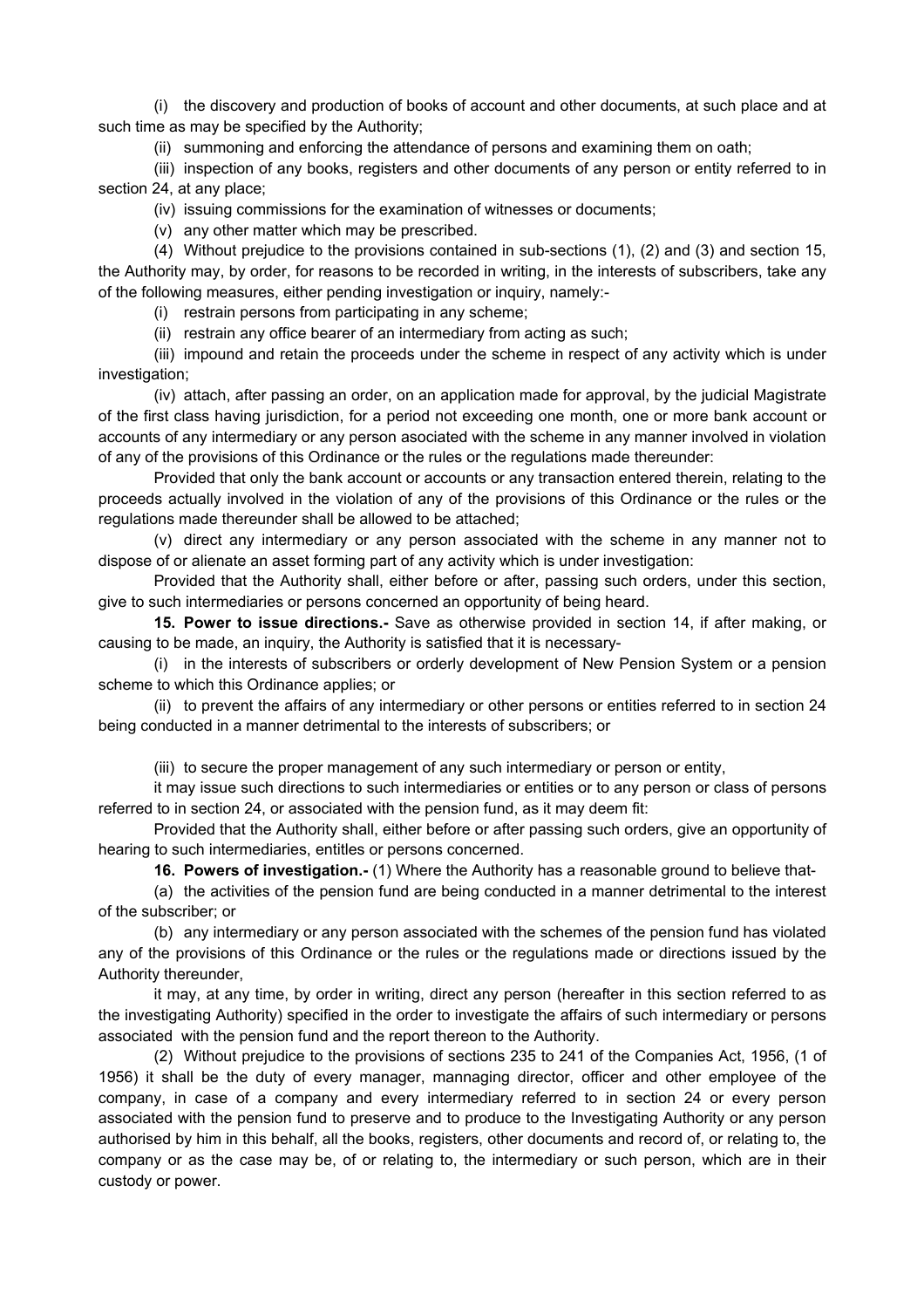(3) The Investigating Authority may require any itnermediary or any person associated with the pension fund in any manner to furnish such information to, or produce such books, or other documents, or record before him or any person authorised by him in this behalf as he may consider necessary if the furnishing of such information or the production of such books, or rigister, or other documents, or record is relevant or necessary for the purposes of its investigation.

(4) The Investigating Authority may keep in its custody any books, registers, other documents and record produced under sub-section (2) or sub-section (3) for six months and thereafter shall return the same to any intermediary or any person associated with the pension fund by whom or on whose behalf the books, registers, other documents and record are produced:

Provided that the Investigating Authority may call for any book, register, other documents and record if they are needed again:

Provided further that if the person on whose behalf the books, registers, other documents and record are produced requires certified copies of the books, registers, other documents or record produced before the Investigating Authority, it shall give certified copies of such books, registers, other documents or, as the case may be, record to such person or on whose behalf the books, registers, other documents and record were produced.

(5) Any person, directed to make an investigation under sub-section (1), may examine on oath any intermediary or any person associated with the pension fund in any manner, in relation to the affairs of his business and may administer an oath accordingly and for that purpose may require any of those persons to appear before him personally.

(6) If any person fails without reasonable cause or refuses-

(a) to produce to an Investigating Authority or any person authorised by him in this behalf any book, register, other document or record which it is his duty under sub-section (1) or sub-section (3) to furnish; or

(b) to furnish any information which it is his duty under sub-section (3) to furnish; or

(c) to appear before the Investigating Authority personally when required to do so under subsection (5) or to answer any question which is put to him by the Investigating Authority in pursuance of that sub-section; or

(d) to sign the notes of any examination referred to in sub-section (7);

he shall be punishable with imprisonment for a term which may extend to one year, or with fine, which may extend to twenty five crore rupees, or with both, and also with a further fine which may extend to ten lakh rupees for every day after the first day during which the failure or refusal continues.

(7) Notes of any examination under sub-section (5) shall be taken down in writing and shall be read over to, or by, and signed by, the person examined, and may thereafter be used in evidence against him.

**17. Search and seizure.-** (1) Where the Authority, in consequence of information in its possession, has reason to believe that-

(a) any person who has been required under sub-section (3) of section 16 to produce, or cause to be produced, any books, accounts or other documents in his custody or power has omitted or failed to produce, or cause to be produced, such books, accounts or other documents; or

(b) any person to whom a requisition to produce any books, accounts or other documents as aforesaid has been or might be issued will not, or would not, produce or cause to be produced, any books, accounts or other documents which will be useful for, or relevant to, an investigation under subsection (1) of section 16; or

(c) a contravention of any provision of this Ordinance has been committed or is likely to be committed by an intermediary, or

(d) any claim which is due to be settled by the intermediary, has been or is likely to be rejected or settled at a figure higher than a reasonable amount, or

(e) any claim which is due to be settled by an intermediary, has been or is likely to be rejected or settled at a figure lower than a reasonable amount, or

(f) any illegal fees and charges have been transacted or are likely to be transacted by an intermediary, or

(f) any books, accounts, papers, receipts, vouchers, survey reports or other documents, belonging to an intermediary are likely to be tampered with, falsified or manufactured,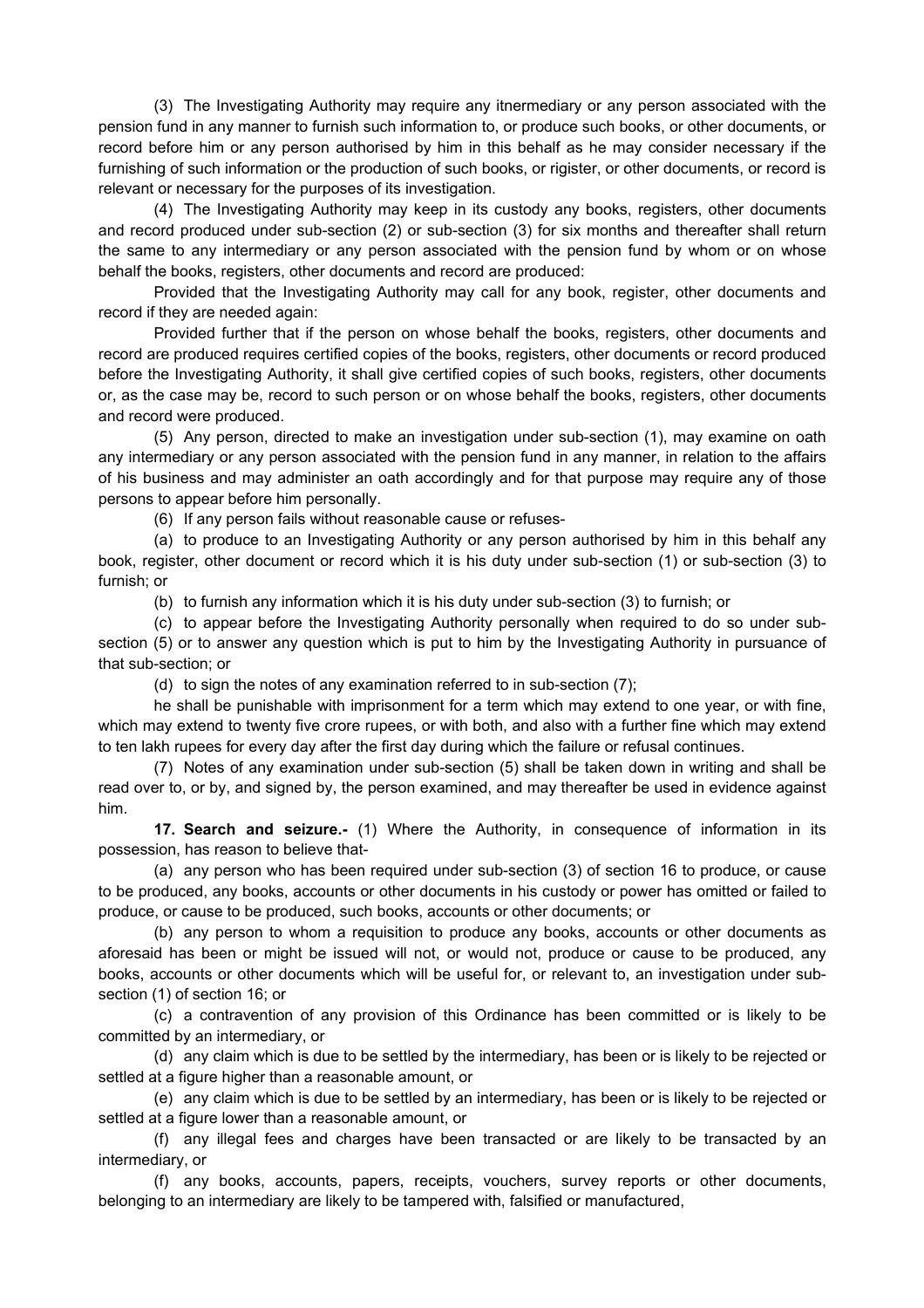it may authorise any officer of the Authority, not below the rank equivalent to that of a Gazetted Officer of the Government (hereafter referred to as the authorised officer), to-

(i) enter and search any building or place where he has reason to suspect that such books, accounts or other documents, or any books or papers relating to any claim, rebate or commission or any receipts, vouchers, reports or other documents are kept;

(ii) break open the lock of any box, locker, safe, almirah or other receptacle for exercising the powers conferred by clause (i) where the keys thereof are not available.

(iii) seize all or any such books, accounts or other documents, found as a result of such search;

(iv) place marks of identification on such books, accounts or other documents or make or cause to be made extracts or copies therefrom.

(2) The authorised officer may requisition the services of any police officer or of any officer of the Central Government, or of both, to assist him for all or any of the purposes specified in sub-section (1) and it shall be the duty of every such police officer or officer to comply with such requisition.

(3) The authorised officer may, where it is not practicable to seize any such book, account or other document, specified in sub-section (1), serve an order on the person who is in immediate possession or control thereof that he shall not remove, part with or otherwise deal with it except with the previous permission of such officer and such officer may take such steps as may be necessary for ensuring compliance with this sub-section.

(4) The authorised officer may, during the course of the search or seizure, examine on oath any person who is found to be in possession or control of any books, accounts or other documents, and any statement made by such person during such examination may thereafter be used in evidence in any proceeding under this Ordinance.

(5) The books, accounts, papers, receipts, vouchers, reports, or other documents seized under sub-section (1) shall not be retained by the authorised officer for a period exceeding one hundred and eighty days from the date of the seizure unless the reasons for retaining the same are recorded by him in writing and the approval of the Authority for such retention is obtained:

Provided that the Authority shall not authorise the retention of the books, accounts, papers, receipts, vouchers, reports, or other documents for a period exceeding thirty days after all the proceedings under this Ordinance, for which the books, accounts, papers, receipts, vouchers, reports, or other documents are relevant, are completed.

(6) The person from whose custody the books, accounts, papers, receipts, vouchers, reports, or other documents are seized under sub-section (1) may make copies thereof, or take extracts there from, in the presence of the authorised officer or any other person empowered by him in this behalf at such place and time as the authorised officer may appoint in this behalf.

(7) If a person legally entitled to the books, accounts, papers, receipts, vouchers, reports or other documents seized under sub-section (1) objects for any reason to the approval given by the Authority under sub-section (5), he may make an application to the Central Government stating therein the reason for such objection and requesting for the returm of the books, accounts, papers, receipts, vouchers, report or other documents.

(8) On receipt of the application under sub-section (7), the Central Government may, after giving the applicant an opportunity of being heard, pass such order as it thinks fit.

(9) The provisions of the Code of Criminal Procedure, 1973 (2 of 1974) relating to searches and seizures shall apply, so far as may be, to every search and seizure made under sub-section (1).

(10) The Central Government may, by notification, make rules in relation to any search or seizure under this section and in particular, and without prejudice to the generality of the foregoing power, such rules may provide for the procedure to be followed by the authorised officer,-

(i) for obtaining ingress into such building or place to be searched where free ingress thereto is not available;

(ii) for ensuring safe custody of any books, accounts, papers, receipts vouchers, reports, or other documents seized under this section.

**18. Power of Authority to ensure compliance.-** If the Authority finds, after causing an inquiry to be made, that any person has violated, or is likely to violate, any provisions of this Ordinance, or any rule or regulation made thereunder, the Authority may pass an order requiring such person to cease and desist from committing or causing such violation.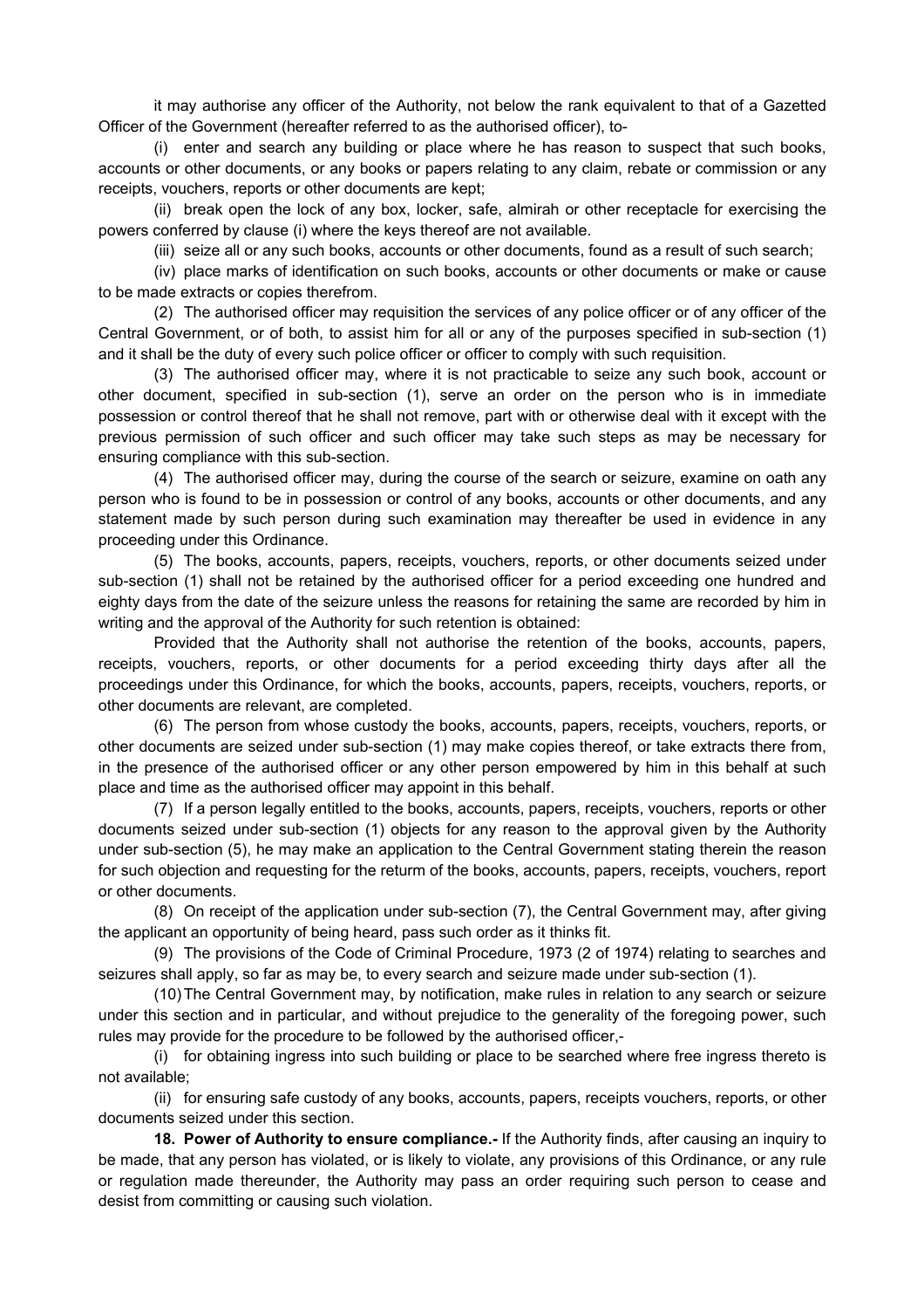**19. Management by Administrator.-** (1) If at any time the Authority has reason to believe that the central recordkeeping agency or pension fund is acting in a manner likely to be prejudicial to the interests of subscribers, it may, after giving the central recordkeeping agency or pension fund, as the case may be, an opportunity of being heard, make a report thereon to the Central Government.

(2) If the Central Government, after considering the report made under sub-section (1) is of the opinion, that it is necessary or proper to do so, it may appoint an Administrator to manage the affairs of the central recordkeeping agency or pension fund, as the case may be, under the direction and control of the Authority, in such manner as may be specified by notification.

# **CHAPTER-V**

### **NEW PENSION SYSTEM**

**20. New Pension System.-** The contributory pension ststem notified by the Government of India in the Ministry of Finance vide notification number F.No.5/7/2003-ECB & PR dated the 22nd December, 2003, as amended from time to time, and having the following basic features, shall, form the New Pension System under this Ordinance, namely:-

(a) every subscriber shall have an individual pension account;

(b) the functions of recordkeeping, accounting and switching of options by the subscriber shall be effected by the central recordkeeping agency;

(c) there shall be a chice of multiple pension fund managers and muitiple schemes;

(d) there shall be portability of individual pension accounts in case of change of employment;

(e) collection and transmission of contributions and instructions shall be through points of presence to the central recordkeeping agency;

(f) there shall not be any implicit or explicit assurance of benefits except market based guarantee mechanism to be purchased by the subscriber;

(g) a subscriber shall not exit from the New Pension System except as specified by the Central Government by, notification;

(h) at exit, the subscriber shall purchase an annuity from a life insurance company as specified under the New Pension System.

**21. Central recordkeeping agency.-** (1) The Authority shall, by granting a certificate of registration under sub-section (3) of section 24, appoint a central recordkeeping agency:

Provided that the Authority may, in public interest, appoint more than one central recordkeeping agency.

(2) The central recordkeeping agency shall be responsible for receiving funds and instructions from subscribers through the points of presence, transmitting such instructions and transferring such funds to pension funds, effecting switching instructions received from subscribers and discharging such other duties and functions, as may be assigned to it under the certificate of registration or as may be determined by regulations.

(3) All the assets and properties owned, leased or developed by the central recordkeeping agency, shall constitute regulated assets and upon expiry of certificate of registration or earlier revocation thereof, the Aughority shall be entitled to appropriate and take over the regulated assets, either by itself or through an administrator or a person nominated by it in this behalf:

Provided that the central recordkeeping agency shall be entitled to be compensated the fair value, to be ascertained by the Authority, of such regulated assets as determined by regulations:

Provided further that where the earlier revocation of the certificate of registration is based on violation of the conditions in the certificate of registration or the provisions of this Ordinance or regulations, unless otherwise determined by the Authority, the central recordkeeping agency shall not be entitled to claim any compensation in respect of such regulated assets.

**22. Point of presence.-** (1) The Authority may, by granting a certificate of registration under subsection (3) of section 24, permit one or more persons to act as a point of presence or points of presence for the purpose of receiving contributions and instruictions, transmitting them to the central record keeping agency and paying out benefits to subscribers in accordance with the regulations made by the Authority from time to time in this regard.

(2) A point of presence shall function in accordance with the terms of its certificate of registration and the regulations made under this Ordinance.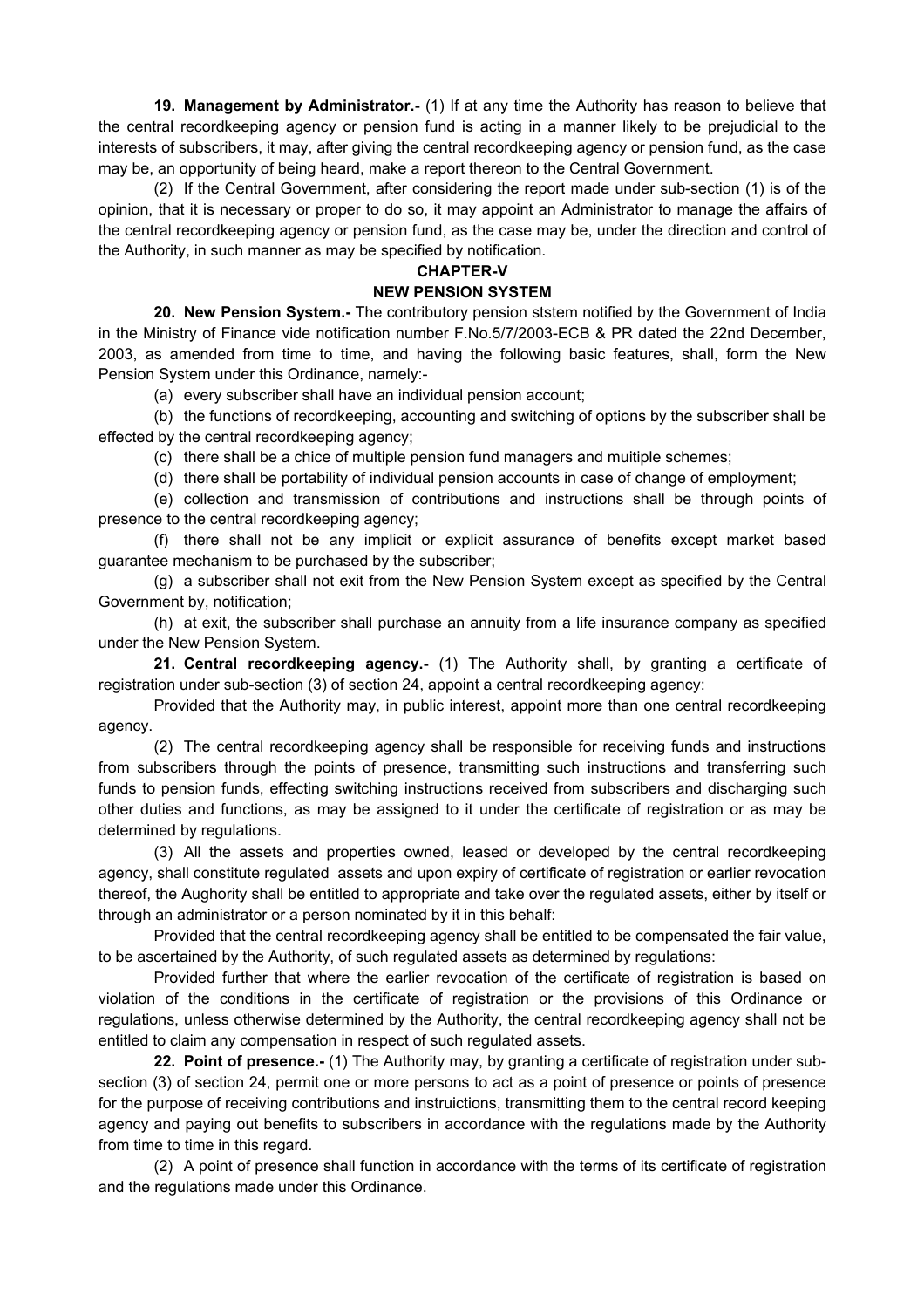**23. Pension funds.-** (1) The Authority may, by granting a certificate of registration under subsection (3) of section 24, permit one or more persons to act as a pension fund for the purpose of receiving contributions, accumulating them and making payments to the subscriber in such manner as may be specified by regulations.

(2) The number of pension funds shall be determined by regulations and the Authority may, in public interest, vary the number of pension funds.

(3) The pension fund shall function in accordance with the terms of its certificate of registration and the regulations made under this Ordinance.

(4) The pension fund shall manage the schemes in accordance with the regulations.

#### **CHAPTER-VI**

## **REGISTRATION OF INTERMEDIARIES**

**24. Registration of central recordkeeping agency, pension fund, point of presence, etc.,.-** (1) No intermediary, including a pension fund or a point of presence to the extent regulated under this Ordinance, shall commence any activity relating to a pension fund except under and in accordance with the conditions of a certificate of registration granted by the Authority in accordance with provisions of this Ordinance and the regulations:

Provided that any intermediary, including any point of presence, who may be associated with a scheme of pension fund immediately before the establishment of the Authority for which no registration certificate was necessary prior to such establishment, may continue to do so for a period of three months from such establishment or, if he has made an application for such registration within the said period of three months till the disposal of such application.

(2) Every application for grant of a certificate of registration under this Ordinance shall be in such form and manner and shall be accompanied by such fees as may be determined by regulations;

(3) The Authority may, after considering the application and subject to such terms and conditions as it may specify, grant a certificate of registration as a central record keeping agency, point of presence, pension fund or such other intermeidary, as the case my be.

(4) The Authority may, by order, suspend or cancel a certificate of registration granted under sub-section (3) in such manner as may be determined by regulations:

Provided that no order under this sub-section shall be made unless the person concerned has been given a reasonable opportunity of being heard.

#### **CHAPTER-VII**

#### **PENALTIES AND ADJUDICATION**

**25. Penalty for failure by an intermediary or any other person to comply with provisions of the Act, rules, regulations and directions.-** (1) Any person, who is required under this Ordinance or any rules or regulations made thereunder,-

(a) to obtain a certificate of registration from the Authority for carrying on any activity under this Ordinance, carries on such activities without obtaining such certificate of registration, he shall be liable to a penalty of one lakh rupees for each day during which the failure continues or one crore rupees, whichever is less;

(b) to comply with the terms and conditions of certificate of registration fails to do so, he shall be liable to a penalty of one lakh rupees for each day during which the failure continues or one crore rupees, whichever is less;

(c) to furnish any information, document, books, returns or report to the Authority, fails to furnish the same within the time specified by the Authority, he shall be liable to a penalty which may extend to one crore rupees or five times the amount of profits made or losses avoided, whichever is higher;

(d) to maintain books of accounts or records, fails to maintain the same, he shall be liable to a penalty of one lakh rupees for each day during which the failure continues of five times the amount of profits made or losses avoided, whichever is higher.

(2) If any person, who is required under this Ordinance or any rules or regulations made thereunder, to enter into an agreement with his client, fails to enter into such agreement, he shall be liable to a penalty of one lakh rupees for each day during which the failure continues or five times the amount of profits made or losses avoided, whichever is higher.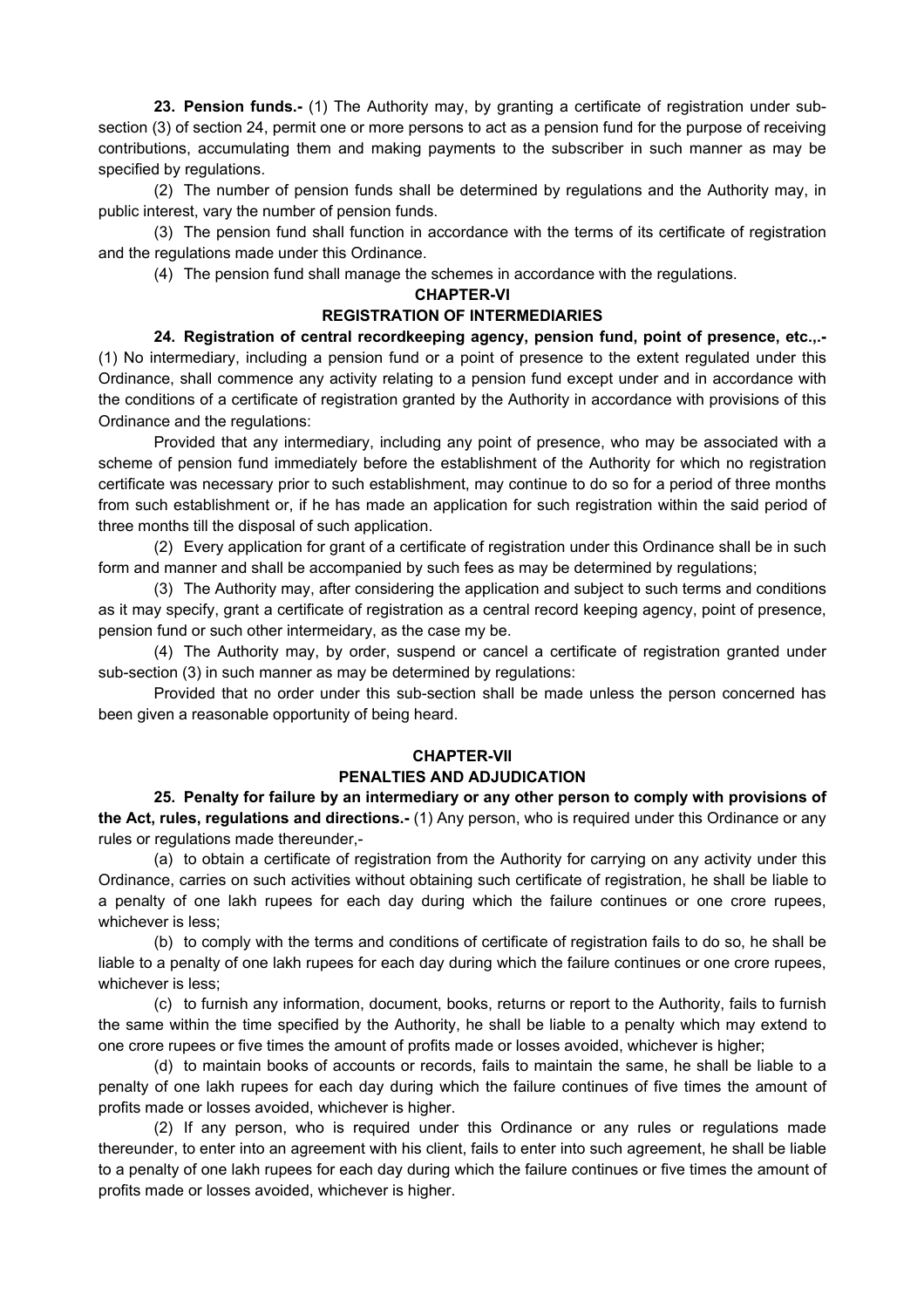(3) If any intermediary registered with the Authority, after having been called upon by the Authority, in writing, to redress the grievances of subscribers, fails to redress such grievances within the time stipulated by the Authority, he shall be liable to a penalty of not more than one crore rupees or five times the amount of profits made or losses avoided, whichever is higher.

(4) If any person, who is registered under this Ordinance as an intermediary, fails to segregate moneys of the client or clients or uses the moneys of a client or clients for self or for any other client, he shall be liable to a penalty not exceeding one crore rupees or five times the amount of profits made or losses avoided, whichever is higher.

(5) Whoever fails to comply with any provision of this Ordinance, the rules or the regulations made or the directions issued by the Authority under the provisions of this Ordinance for which no separate penalty has been provided, he shall be liable to a penalty which may extend to one crore rupees or five times the amount of profits made or losses avoided, whichever is higher.

**26. Crediting sums realised by way of penalities to Subscriber Education and Protection Fund.-** All sums realised by way of penalties under this Ordinance shall be credited to the Subscriber Education and Protection Fund established under sub-section (1) of section 38.

**27. Power to adjudicate.-** (1) For the purposes of adjudging under section 25, the Authority shall appoint any of its officers not below the rank specified by regulations to be an adjudicating officer for holding an inquiry as determined by regulations, after giving the person concerned a reasonable opportunity of being heard for the purpose of imposing any penalty.

(2) While holding an inquiry, the adjudicating officer shall have the power to summon and enforce the attendance of any person acquainted with the facts and circumstances of the case to give evidence or to produce any document which, in the opinion of the adjudicating officer, may be useful for or relevant to the subject matter of the inquiry and if, on such inquiry, he is satisfied that the person has failed to comply with the matters referred to in section 25, he may recommend such penalty as he thinks fit in accordance with the provisions of that section, to the member in charge of investigation and surveillance.

(3) The penalty shall be imposed by a member other than the member in charge of investigation and surveillance:

Provided that while adjudging the quantum of penalty under section 25, the member shall have due regard to the following factors, namely:-

(a) amount of disproportionate gain or unfair advantage, wherever quantifiable, made as a result of the default;

(b) amount of loss caused to a subscriber or group of subscribers; and

(c) the repetitive nature of the default.

**28. Attachment of assets and supercession of management of intermediary.-** (1) Any person aggrieved may apply to the Authority for an interim measure or protection in respect of any of the following matters, namely:-

(a) the detention, preservation, interim custody or sale of any asset or property which is regulated by the provisions of this Ordinance;

(b) securing any pension funds, monies and other assets and properties owned by or under the control of the pension fund;

(c) interim injunction or appointment of an administrator; and

(d) such other interim measures as may appear to the Authority to be just and necessary,

and the Authority shall have power to make such order including an order for attachment of assets of the pension fund as it deems fit in this regard.

(2) Where, on a complaint received by the Authority or suo motu, the Authority, after conducting an enquiry comes to a conclusion that the governing board or board of directors, by whatever name called, or the persons in control of any intermediary to the extent regulated under this Ordinance are indulging in any activity which is in contravention of the provisions of this Ordinance or regulations, it may supersede the governing board or board of directors or management of the intermediary in accordance with the provisions of the regulations.

**29. Offences.-** (1) Without prejudice to any award of penalty by the member under this Ordinance, if any person contravenes or attempts to contravene or abets the contravention of the provisions of this Ordinance or of any rules or regulations made thereunder, he shall be punishable with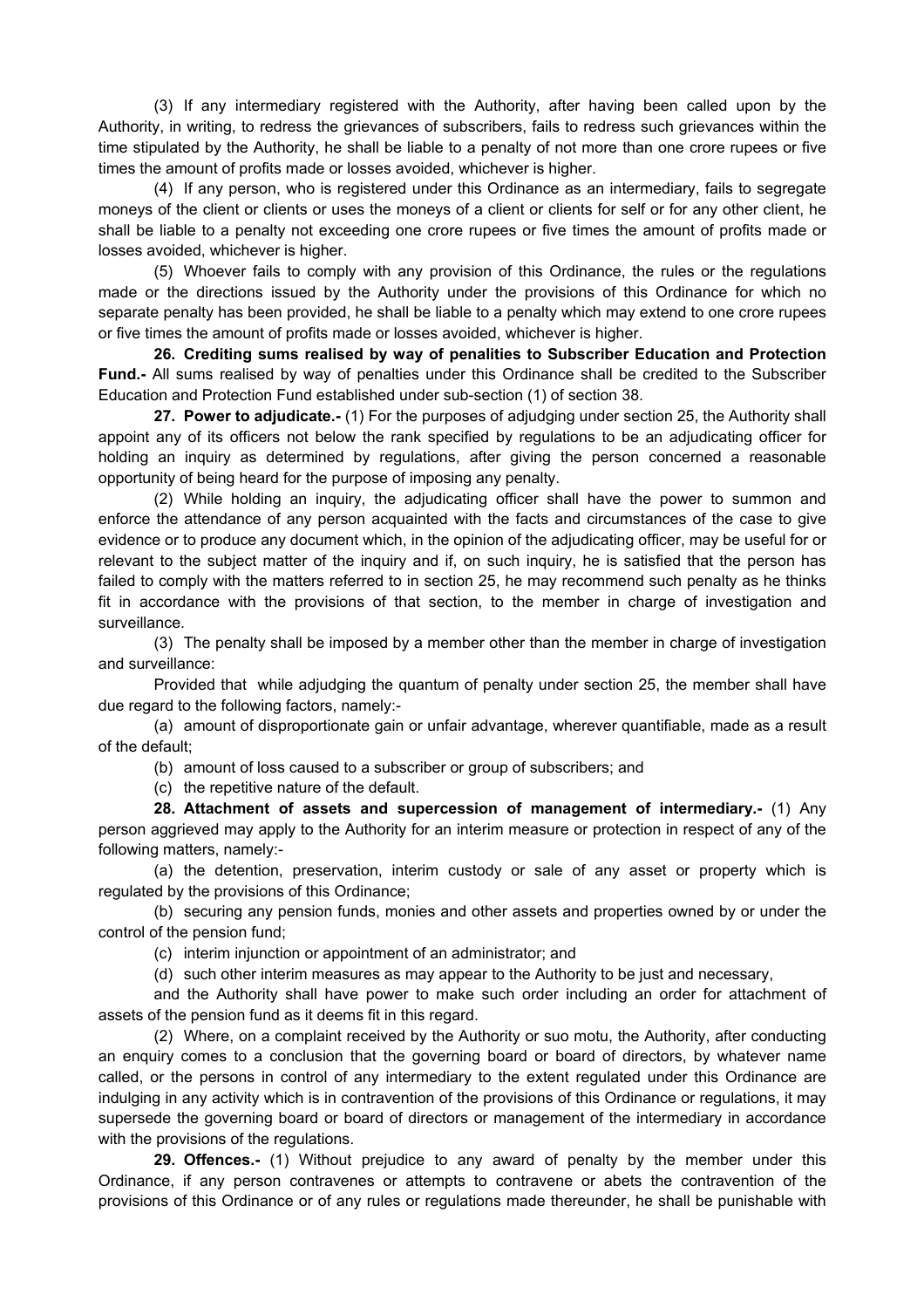imprisonment for a term which may extend to ten years, or with fine, which may extend to twenty five crore rupees or with both.

(2) If any person fails to pay the penalty imposed by the member or fails to comply with any of the directions or orders issued by the member, he shall be punishable with imprisonment for a term which shall not be less than one month but which may extend to ten years, or with fine, which may extend to twenty-five crore rupees, or with both.

**30. Power to grant immunity.-** (1) The Central Government may, on the recommendation by the Authority, if satisfied, that any eprson, who is alleged to have violated any of the provisions of this Ordinance or the rules or the regulations made thereunder, has made a full and true disclosure in respect of alleged violation, grant to such person, subject to such conditions as it may think fit to impose, immunity from prosecution for any offence under this Ordinance, or the rules or the regulations made thereunder and also from the imposition of any penalty under this Ordinance with respect to the alleged violation:

Provided that no such immunity shall be granted by the Central Government in cases where the proceedings for the prosecution for any such offence have been instituted before the date of receipt of application for grant of such immunity:

Provided further that the recommendation of the Authority under this sub-section shall not be binding upon the Central Government.

(2) An immunity granted to a person under sub-section (1) may, at any time, be withdrawn by the Central Government, if it is satisfied that such person had, in the course of the proceedings, not complied with the condition on which the immunitity was granted or had given false evidence, and thereupon such person may be tried for the offence with respect to which the immunity was granted or for any other offence of which he appears to have been guilty in connection with the contravention and shall also become liable to the imposition of any penalty under this Ordinance to which such person would have been liable, had no such immunity been granted.

**31. Exemption from tax on wealth, income, profits and gains.-** Notwithstanding anything contained in-

- (i) the Wealth Tax Act, 1957 (27 of 1957);
- (ii) the income Tax Act, 1961 (43 of 1961), or
- (iii) any other enactment for the time being in force relating to tax on wealth, income, profits or gains,

the Authority shall not be liable to pay wealth-tax, income-tax or any other tax in respect of its wealth, income, profits or gains derived.

**32. Cognizance of offences by Court.-** (1) No court shall take cognizance of any offence punishable under this Ordinance or any rules or regulations made thereunder, save on a complaint made by the Authority.

(2) No court inferior to that of a Court of Session shall try any offence punishable under this Ordinance.

**33. Appeal to the Securities Appellate Tribunal.-** (1) Any person aggrived by an order made by the Authority or by an adjudicating officer under this Ordinance may prefer an appeal before the Securities Appellate Tribunal which shall have jurisdiction over the matter.

(2) Every appeal under sub-section (1) shall be filed within a period of forty-five days from the date of receipt of the order appealed against and it shall be in such form and manner and shall be accompanied by such fee as may be prescribed:

Provided that the Securities Appellate Tribunal may entertain an appeal after the expiry of the said period, if it is satisfied that there was sufficient cause for not filing it within that period.

(3) On receipt of an appeal under sub-section (1), the Securities Appellate Tribunal may, after giving the parties to the appeal, an opportunity being head, pass such orders thereon as it thinks fit, confirming, modifying or setting aside the order appealed against.

(4) The Securities Appellate Tribunal shall send a copy of every order made by it to the Authority, the parties to the appeal and to the adjudicating officers concerned.

(5) The appeal filed before the Securities Appellate Tribunal under sub-section (1) shall be dealt with by it as expeditiously as possible and endeavour shall be made by it to dispose of the appeal finaly within six months from the date on which the appeal is presented to it.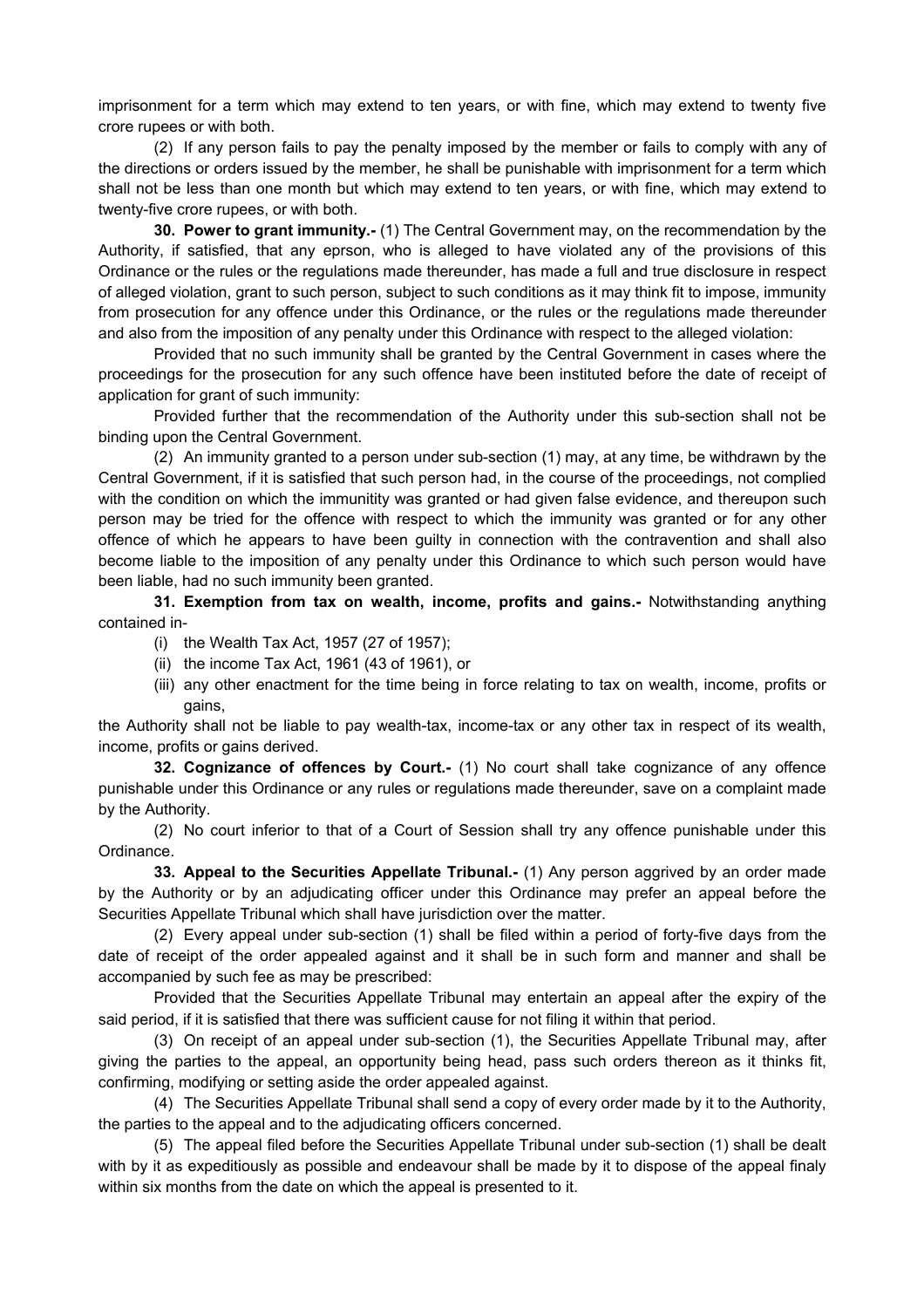(6) Without prejudice to the provisions of sections 15T and 15U of the Securities and Exchange Board of India Act, 1992 (15 of 1992), the Securities Appellate Tribunal shall deal with an appeal under this section in accordance with such procedure as may be as prescribed.

**34. Civil court not to have jurisdiction.-** No civil court shall have jurisdiction to entertain any suit or proceeding in respect of any matter which an adjudication officer appointed under this Ordinance or a Securities Appellate Tribunal is empowered by or under this Ordinance to determine and no injunction shall be granted by any court or other authority in respect of any action taken or to be taken in pursuance of any power conferred by or under this Ordinance.

**35. Appeal to Supreme Court.-** Any person aggrieved by any decision or order of the Securities Appellate Tribunal under this Ordinance may file an appeal to the Supreme Court within sixty days from the date of communication of the decision or order of the Securities Appeallate Tribunal to him on any question of law arising out of such order:

Provided that the Supreme Court may, if it is satisfied that the appellant was prevented by sufficient cause from filing the appeal within the said period, allow it to be filed within a further period not exceeding sixty days.

# **CHAPTER-VIII FINANCE, ACCOUNTS AND AUDIT**

**36. Grants by Central Government.-** The Central Government may, after due appropriation made by Parliament by law in this behalf, made to the Authority grants of such sums of money as that Government may think fit for being utilised for the purposes of this Ordinance.

**37. Constitution of Pension Regulatory and Development Fund.-** (1) There shall be constituted a fund to be called the Pension Regulatory and Development Fund and there shall be credited thereto-

(a) all Government grants, fees and charges received by the Authority;

(b) all sums received by the Authority from such other source as may be decided upon by the Central Government.

(2) The Fund shall be applied for meeting-

(a) the salaries, allowances and other remuneration of the Chairperson and other members and officers and other employees of the Authority;

(b) other expenses of the Authority in connection with the discharge of its functions and for the purposes of this Ordinance.

**38. Constitution of Subscriber Education and Protection Fund.-** (1) The Authority shall establish a fund to be called the Subscriber Education and Protection Fund.

(2) There shall be credited to the Subscriber Education and Protection Fund the following amounts, namely:-

(a) grants and donations given to the Subscriber Eduation and Protection Fund by the Central Government, State Government, companies or any other institutions for the purposes of the Subscriber Education and Protection Fund;

(b) the interest or other income received out of the investments made from the Subscriber Education and Protection Fund;

(c) the sums realised by way of penalties by the Authority under section 26.

(3) The Subscriber Education and Protection Fund shall be administered and utilised by the Authority for protection of the interests of subscribers in accordance with regulations made for the purpose.

**39. Accounts and Audit.-** (1) The Authority shall maintain proper accounts and other relevant records and prepare an annual statement of accounts in such form as may be prescribed by the Central Government in consultation with the Comptroller and Auditor-General of India.

(2) The accounts of the Authority shall be audited by the Comptroller and Auditor-General of India at such intervals as may be specified by him and any expenditure incurred in connection with such audit shall be payable by the Authority to the Comptroller and Auditor-General.

(3) The Comptroller and Auditor-General of India and any other person appointed by him in connection with the audit of the accounts of the Authority shall have the same rights, privileges and authority in connection with such audit as the Comptroller and Auditor-General generally has in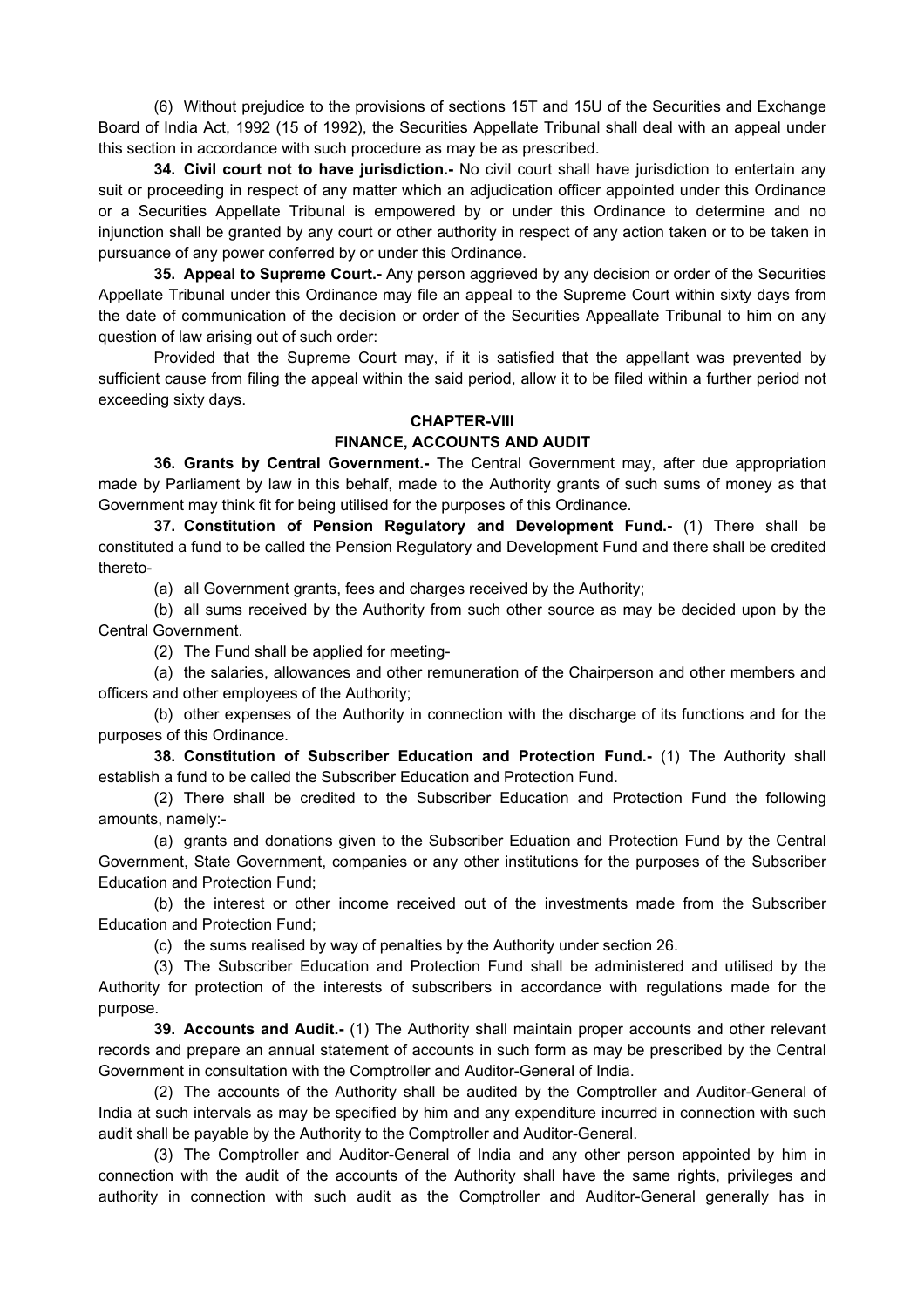connection with the audit of the Government accounts and, in particular, shall have the right to demand the production of books, accounts, connected vouchers and other documents and papers and to inspect any of the offices of the Authority.

(4) The Accounts of the Authority as certified by the Comptroller and Auditor General of India or any other person appointed by him in this behalf together with the audit-report thereon shall be forwarded annually to the Central Government and that Government shall cause the same to be laid before each House of Parliament.

# **CHAPTER-IX MISCELLANEOUS**

**40. Power of Central Government to issue directions on issues of policy.-** (1) Without prejudice to the foregoing provisions of this Ordinance, the Authority shall, in exercise of its powers or the performance of its functions under this Ordinance, by bound by such directions on questions of policy, other than those relating to technical and administrative matters, as the Central Government may give, in writing to it, from time to time:

Provided that the Authority shall, as far as practicable, be given an opportunity to express its views before any direction is given under this sub-section.

(2) The decision of the Central Government, whether a question is one of policy or not, shall be final.

**41. Power of Central Government to supercede the Authority.-** (1) If at any time the Central Government is of the opinion that-

(a) on account of circumstances beyond the control of the Authority, it is unable to discharge the functions or perform the duties imposed on it by or under the provisions of this Ordinance; or

(b) the Authority has persistently defaulted in complying with any direction issued by the Central Government that the Central Government is entitled to issue under this Ordinance or in the discharge of the functions or performance of the duties imposed on it by or under the provisions of this Ordinance and as a result of such default the financial position of the Authority or the administration of the Authority has deteriorated; or

(c) circumstances exist which render it necessary in the public interest so to do.

the Central Government may, by notification and for reasons to be specified therein, supersede the Authority for such period, not exceeding six months, as may be specified in the notification:

Provided that before issuing any such notification, the Central Government shall give a reasonable opportunity to the Authority to make representations against the proposed supersession and shall consider the representations, if any, of the Authority.

(2) Upon the publication of a notification under sub-section (1) superseding the Authority-

(a) the Chairperson and other members shall, as from the date of supersession, vacate their offices as such;

(b) all the powers, functions and duties which may, by or under the provisions of this Ordinance, be exercised or discharged by or on behalf of the Authority shall, until the Authority is reconstituted under sub-section (3), be exercised and discharged by the Central Government; and

(c) all properties owned or controlled by the Authority shall, until the Authority is reconstituted under sub-section (3), yest in the Central Government.

(3) On or before the expiration of the period of supersession specified in the notification issued under sub-section (1), the Central Government shall reconstitute the Authority.

(4) The Central Government shall, as soon as may be, cause a copy of the notification issued under sub-section (1) and a full report of any action taken by it, to be laid before each House of Parliament.

**42. Furnishing of returns, etc., to Central Government.-** (1) The Authority shall furnish to the Central Government at such time and in such form and manner as may be prescribed, or as the Central Government may direct to furnish such returns, statements and other particulars in regard to any proposed or existing programme for the promotion and development of the pension industry as the Central Government may, from time to time, require.

(2) Without prejudice to the provisions of sub-section (1), the Authority shall, within nine months after the close of each financial year, submit to the Central Government a report giving a true and full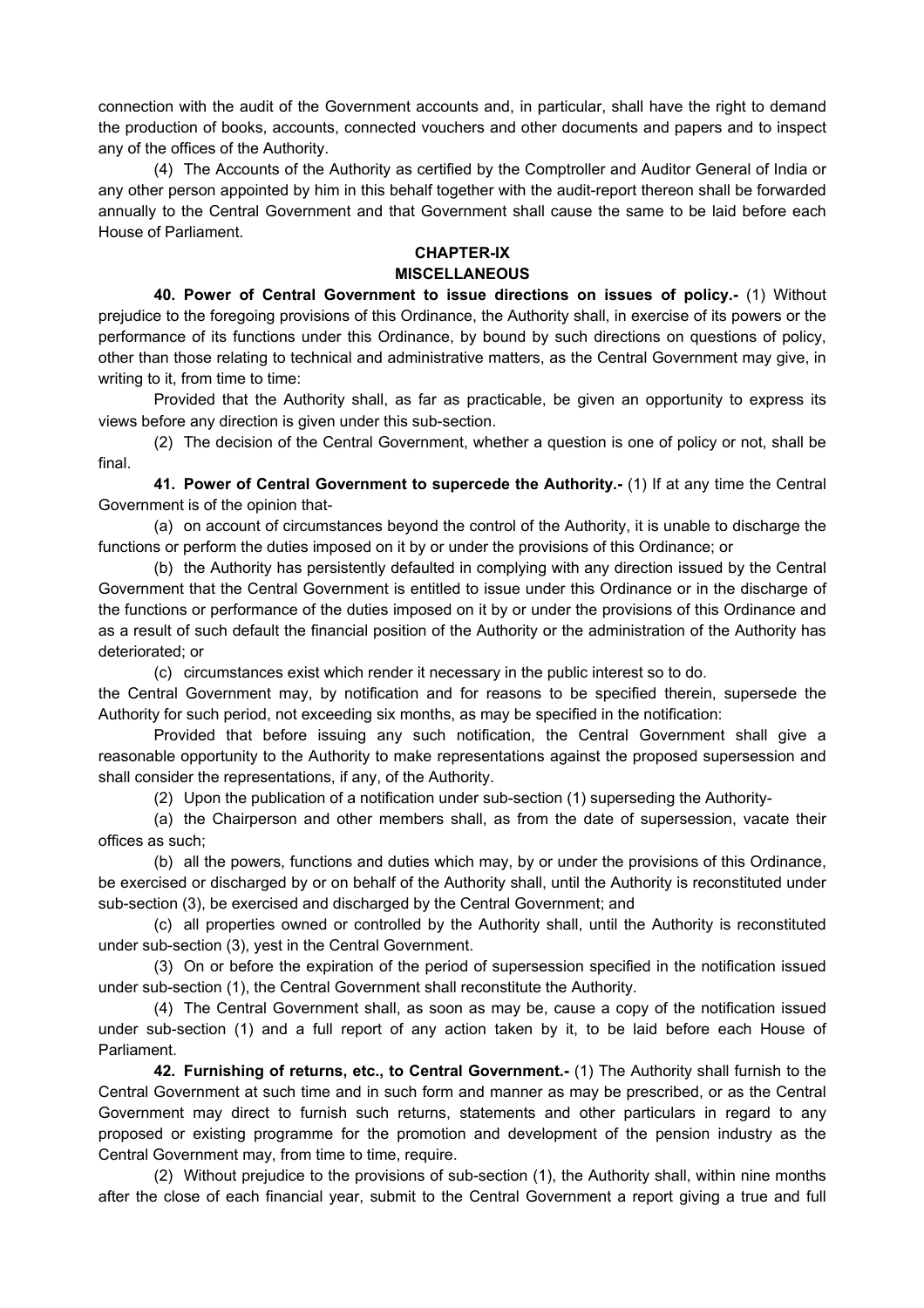account of its activities including the activities for promotion and development of schemes of pension funds regulated under this Ordinance during the previous financial year.

(3) Copies of the reports received under sub-section (2) shall be laid, as soon as may be, after they are received, before each House of Parliament.

**43. Members, officers and employees of the Authority to be public servants.-** The Chairperson and other members and officers and other employees of the Authority shall be deemed, when acting or purporting to act in pursuance of any of the provisions of this Ordinance, to be public servants within the meaning of section 21 (45 of 1860) of the Indian Penal Code.

**44. Protection of action taken in good faith.-** No suit, prosecution or other legal proceedings shall lie against the Central Government or the Authority or any officer of Central Government or any member, officer or other employees of the Authority for anything which is in good faith done or intended to be done under this Ordinance or the rules or regulations made there under.

**45. Offences by companies.-** (1) Where an offence under this Ordinance has been committed by a company, every person who at the time the offence was committed was in charge of, and was responsible to, the company for the conduct of the business of the company, as well as the company, shall be deemed to be guilty of the offence and shall be liable to be proceeded against and punished accordingly:

Provided that nothing contained in this sub-section shall render any such personliable to any punishment provided in this Ordinance if he proves that the offence was committed without his knowledge or that he has exercised all due diligence to prevent the commission of such offence.

(2) Notwithstanding anything contained in sub-section (1), where any offence under this Ordinance has been committed by a company and it is proved that the offence has been committed with the consent of connivance of, or is attributable to, any neglect on the part of any director, manager, secretary or other officer of the company, such director, manager, secretary or other officer shall also be deemed to be guilty of the offence and shall be liable to be proceeded against and punished accordingly.

**Explanation.-** For the purposes of this section-

- (a) "company" means any body corporate and includes a firm or other association of individuals; and
- (b) "director", in relation to a firm, means a partner in the firm.

**46. Power to make rules.-** (1) The Central Government may, by notification, make rules for carrying out the provisions of this Ordinance.

(2) In particular and without prejudice to the generality of the foregoing power, such rules may provided for all or any of the following maters, namely:-

(a) the salary and allowances payable to and the other conditions of service of the Chairperson and whole-time members under sub-section (1) of section 7;

(b) the allowances payable to part-time members under sub-section (2) of section 7;

(c) the additional functions which may be performed by the Authority under clause (p) of subsection (2) of section 14;

(d) any other matter in respect of which the Authority may exercise the powers of a civil court under clause (v) of sub-section (3) of section 14;

(e) the procedure to be followed by the authorised officer under sub-sections (10) of section 17;

(f) the form and manner in which an appeal may be filed before the Securities Appellate Tribunal and the fee which shall accompany such appeal, under sub-section (2) of section 33;

(g) the procedure to be followed by the Securities Appellate Tribunal in dealing with an appeal, under sub-section (6) of section 33;

(h) the form in which annual statement of accounts shall be maintained by the Authority under sub-section (1) of section 39;

(i) the time within which and the form and manner in which returns and reports are to be made by the Authority to the Central Government under sub-section (1) of section 42;

(j) any other matter which is to be, or may be, prescribed, or in respect of which provision is to be made, by rules.

**47. Power to make regulations.-** (1) The Authority may, by notification, make regulations consistent with this Ordinance and the made thereunder to carry out the provision of this Ordinance.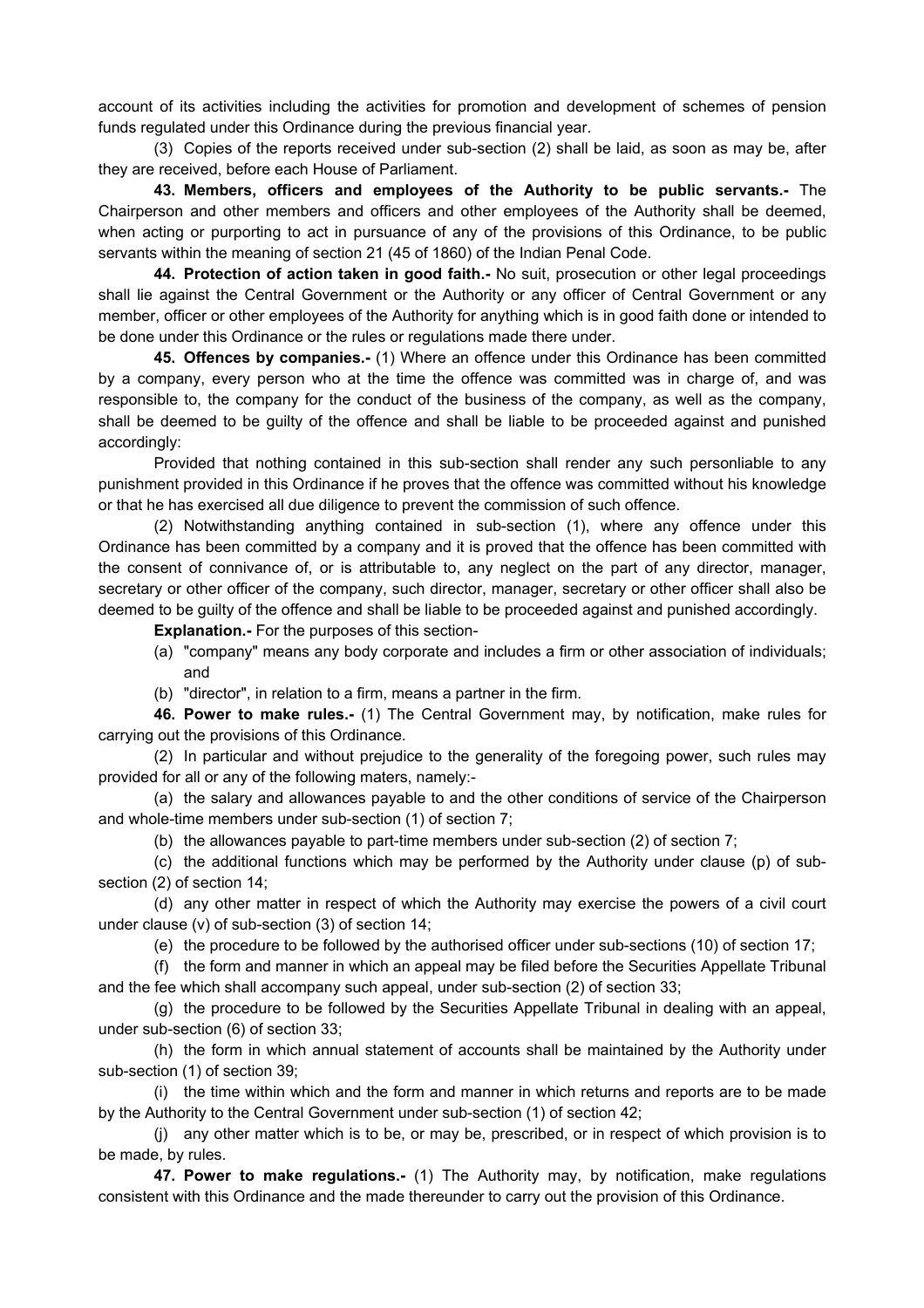(2) In particular, and without prejudice to the generality of the foregoing power, such regulations may provide for all or any of the following matters, namely:-

(a) the times and places of meetings of the Authority and the procedure to be followed at such meetings (including the quorum at such meetings) under sub-section (1) of section 10;

(b) the transactions of business at the meetings of the Authority under sub-section (5) of section 10;

(c) the terms and other conditions of service of the officers and other employees of the Authority under sub-section (2) of section 12;

(d) the regulations to be made by the Authority in respect of pension schemes referred to in clause (b) of sub-section (1) of section 13 and the time within which such schemes should conform to the regulations, made under sub-section (2) of that section;

(e) the establishing of mechanisms for redressing grievances of subscribers under clause (f) of sub-section (2) of section 14;

(f) the form and manner in which books of account shall be maintained and statement of accounts shall be rendered by intermediaries under clause (n) of sub-section (2) of section 14;

(g) the duties and functions of central recordkeeping agency under sub-section (2) of section 21;

(h) the determination of compensation of fair value of the regulated assets payable to central recordkeeping agency under proviso to sub-section (3) of section 21;

(i) the manner of receiving contributions and instructions and transmitting them to the central recordkeeping agency and paying out the benefits to the subscribers, under sub-section (1) and the regulations governing functioning of points of presence under sub-section (2) of section 22;

(j) the manner in which a pension fund may receive contributions, accumulate them and make payments to the subscriber under sub-section (1), the number of pension funds under sub-section (2), the functioning of the pension fund under sub-section (3), and manner of managing the schemes by the pension fund under sub-section (4), of section 23;

(k) the form and manner in which an application for grant of certificate of registration shall be made and the fee which shall accompany such application under sub-section (2) of section 24;

(l) the conditions subject to which a certificate of registration may be granted to an intermediary under sub-section (3) of section 24;

(m) the procedure and manner of suspension or cancellation of certificate of registration of intermediaries under sub-section (4) of section 24;

(n) the procedure for holding inquiry by an adjudicating officer under sub-section (1) of section 27;

(o) the supersession of the governing board or board of directors of the intermediary under subsection (2) of section 28.

(p) the manner of administering and utilising the Subscribers Education and Protection Fund under sub-section (3) of section 38;

(q) delegation of powers and functions of the Authority to Committees under sub-section (2) of section 50;

(r) any other matter which is required to be or may be specified by regulations or in respect of which provision is to be or may be made by regulations.

**48. Rules and regulations to be laid before Parliament.-** Every rule and every regulation made under this Ordinance shall be laid, as soon as may be after it is made, before each House of Parliament, while it is in session, for a total period of thirty days which may be comprised in one session or in two or more successive sessions, and if, before the expiry of the session immediately following the session or the successive sessions aforesaid, both Houses agree in making any modification in the rule or regulation or both Houses agree that the rule or regulation should not be made, the rule or regulation shall thereafter have effect only in such modified form or be of no effect, as the case may be; so, however, that any such modification or annulment shall be without prejudice to the validity of anything previously done under that rule or regulation.

**49. Power to remove difficulties.-** (1) If any difficulty arises in giving effect to the provisions of this Ordinance, the Central Government may, by order, published in the Official Gazette, make such